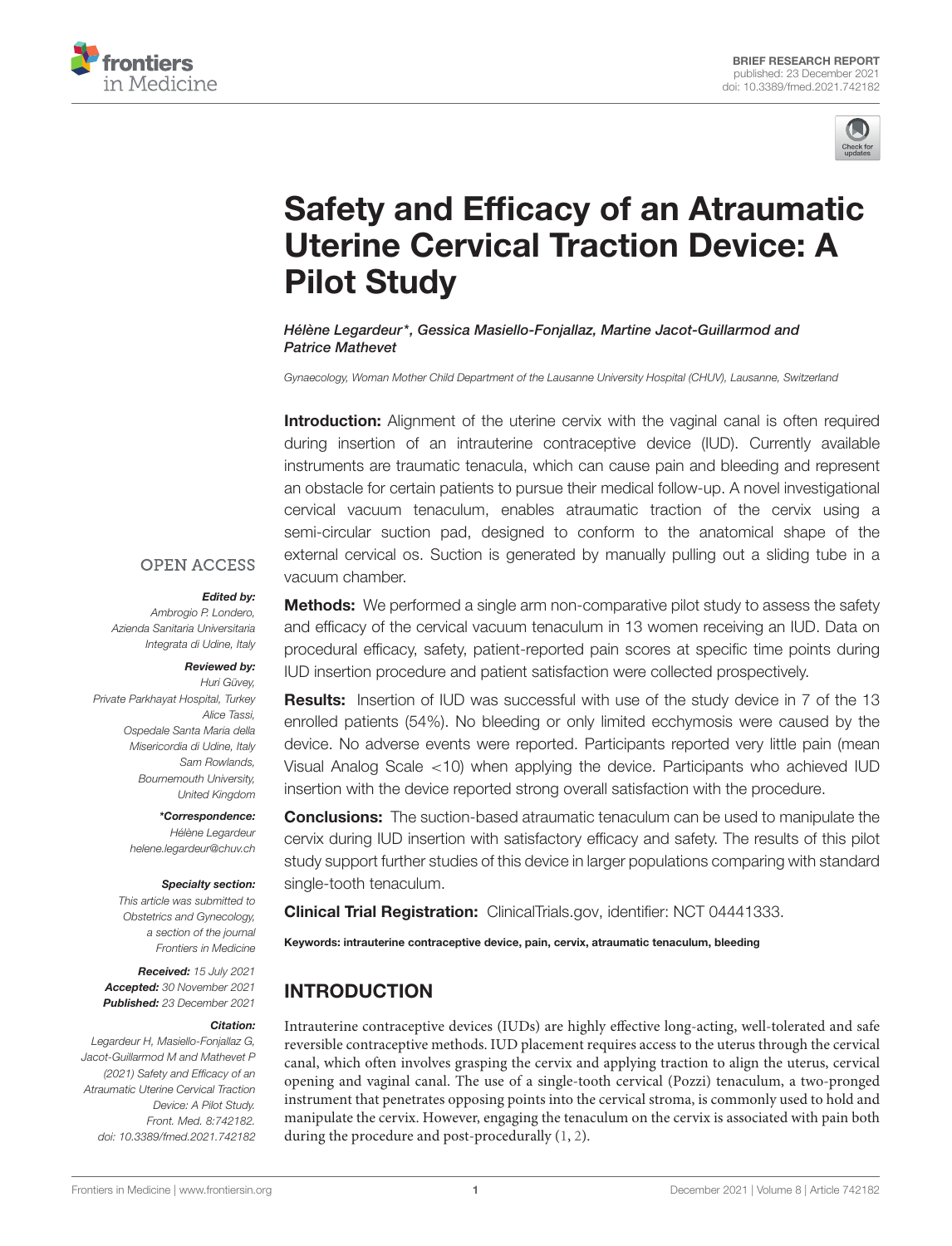Uterine sounding and IUD insertion are further painful steps in the procedure [\(3\)](#page-5-2). Procedural anxiety may also be associated with higher pain scores at the time of tenaculum placement [\(3,](#page-5-2) [4\)](#page-5-3). In consequence, fear of pain during IUD insertion is a limitation to their use [\(5,](#page-5-4) [6\)](#page-5-5).

There is no consensus on effective analgesics to reduce pain [\(1\)](#page-5-0), nor on the use of different tenaculum designs [\(3\)](#page-5-2). Alternatives to the Pozzi tenaculum include the curved Teale vulsellum with multiple small teeth that are not intended to puncture the cervical mucosa to grasp the cervix at the time of IUD insertion, Littlewoods forceps or the Allis forceps. Available data indicate similar pain levels with all these aids [\(3,](#page-5-2) [7,](#page-5-6) [8\)](#page-5-7). Several studies have assessed the use of analgesics, local anesthetic or misoprostol to soften and ripen the cervix, with contradictory results [\(1,](#page-5-0) [9–](#page-5-8)[11\)](#page-5-9). Procedural interventions for pain management include different types and designs of tenacula. However, it has not been possible to demonstrate a statistically significant reduction in pain scores during tenaculum placement, regardless of the type used [\(3\)](#page-5-2).

This pilot study assessed the efficacy and safety of an investigational soft-suction device for atraumatic stabilization of the cervix during the insertion of an IUD.

### METHODS

This was an interventional open-label pilot study, with the aim to assess the efficacy and safety of an atraumatic device during IUD insertion. Included were patients presenting for insertion of a 52 mg levonorgestrel IUD at the gynecology outpatient clinic of the Lausanne University Hospital. Eligible participants were aged 18 years or older. Subjects were excluded if on anticoagulant medication or pregnant, or if presenting with a cervix diameter <26 mm, cervical abnormalities including carcinoma, cervical dysplasia, previous cervical operation or severe vaginal bleeding. If upon examination no instrument for cervical traction was found to be required for IUD insertion, patients were also excluded. Excessive alcohol, drug, benzodiazepine or anesthetic use prior to the procedure was not allowed. All participants provided written, informed consent.

### Study Device

The cervical vacuum tenaculum (Aspivix SA, Renens, Switzerland) is an investigational, atraumatic device which uses suction force to hold and manipulate the cervix during IUD insertion. The sterile, single-use device (**[Figure 1](#page-1-0)**) features a semi-circular suction pad, designed to follow the external cervical os anatomy. A vacuum is created within the main body of the device by pulling out the sliding tube. The device is then lightly affixed to the external cervical os. Suction is applied by pushing the slider ring. The device can be reloaded in case of vacuum loss. Tissue is released by releasing the vacuum using the sliding tube.

### Procedure

Three physicians performed the study procedures. All operators were trained on a silicone cervix mock-up to model device functionality, especially how to generate the vacuum and the



<span id="page-1-0"></span>interaction with the cervix. The insertion of the IUD was performed according to the hospital's standard guidelines. After speculum exposure, the cervix was cleaned with appropriate antiseptic. The operator inspected cervix anatomy to rule out any contraindications and confirm that cervical traction would be required for IUD insertion. The surface of the cervix was dried with a dry and sterile swab. The operator placed the suction pad of the study device in contact with the cervical outer surface and activated the suction by pushing the slider (**[Supplementary Figure](#page-4-0)**). Operators were instructed to allow at least 3 s between vacuum deployment and cervix manipulation. The subsequent IUD insertion procedure continued as per standard hospital procedures. In case of premature release of the device, vacuum was re-created and the device was re-applied. If a second loss of vacuum occurred, the device was replaced. During the entire procedure, no prophylactic cervical anesthesia was used.

# Data Collection and Outcomes

At study entry, data were collected on demographics, obstetric and gynecological history and any use of pain medication in the 24 h prior to the procedure.

The primary objective was to assess the safety and efficacy of the suction-based atraumatic tenaculum. Patient satisfaction was evaluated using a five-point Likert questionnaire (**[Appendix](#page-4-0)**) after the IUD insertion procedure.

Secondary objectives were to assess patient reported pain during the IUD insertion, as well as overall patient satisfaction and treating physicians' experiences with the novel device. Pain scores were assessed using a 100-point Visual Analog Scale (VAS) at 7 stages of IUD insertion: before the procedure, during speculum insertion, during suction application, during application of cervical traction, during IUD insertion through the cervical canal, during release and 5 min after the end of the procedure.

Safety was evaluated by adverse events, noted by the treating physician who recorded bleeding or ecchymosis and the relation to the study intervention. Between 3 and 5 days post-insertion, the practitioner called study subjects to inquire into use of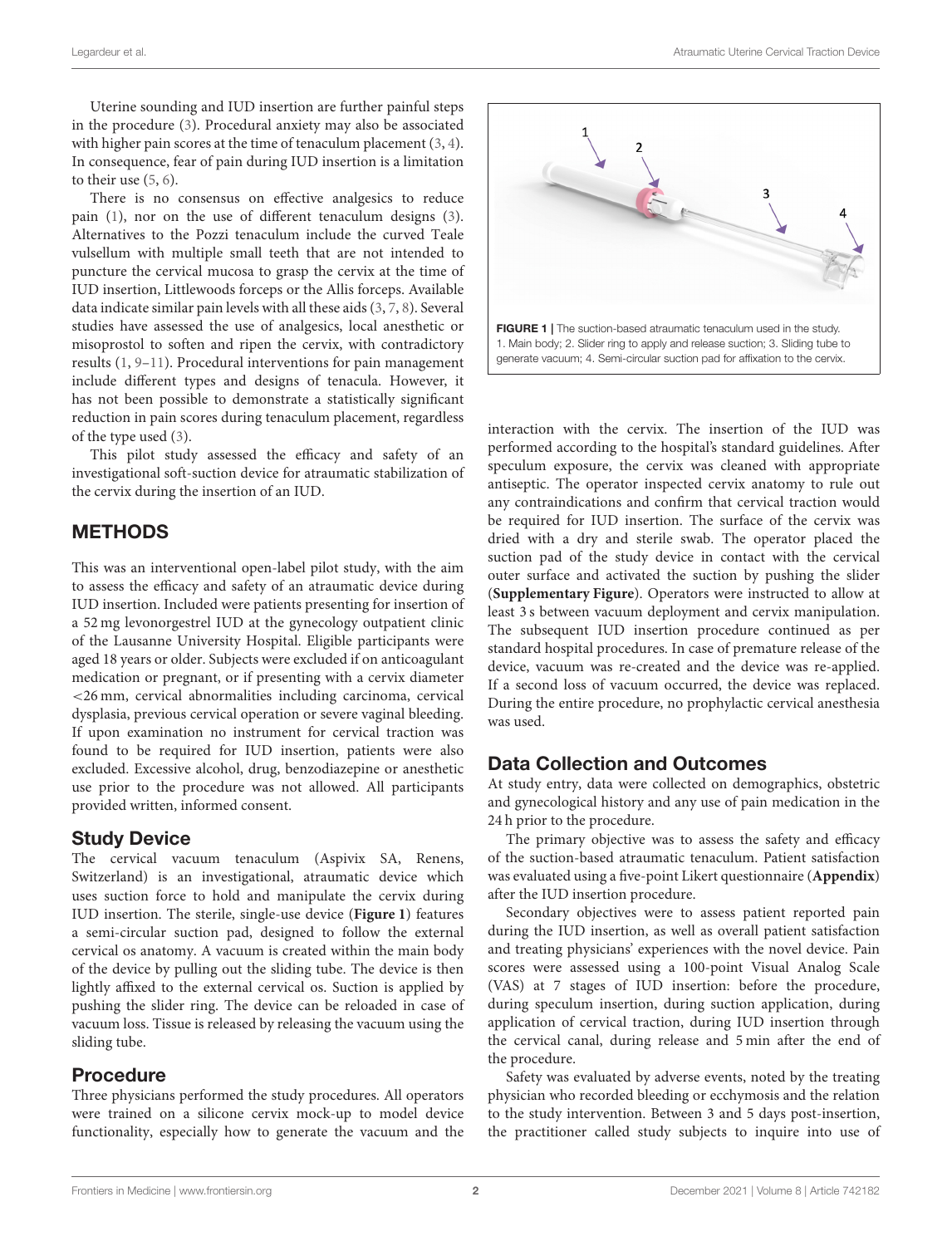

<span id="page-2-0"></span>co-medications, post-procedural bleeding or any other safety concern arising after the procedure.

# Statistical Methods

Data are presented descriptively as mean, standard deviation, median, range and interquartile range for continuous data, or number and percentages for discrete data. For this pilot study a sample size of 10 participants was calculated based on 80% power to observe at least one device failure or adverse event if these were to occur in at least 15% of participants.

# Ethical Approval

The study was carried out in accordance with the protocol and with the principles laid out in the contemporaneous version of the Declaration of Helsinki; the European Directive on medical devices 93/42/EEC and ISO Norms 14155 and 14971; as well as in compliance with Swiss Law and the requirements of the Swiss regulatory authority. The trial is registered on ClinicalTrials.gov (NCT0444128) and on the SNCTP (Swiss National Clinical Trials Portal).

# RESULTS

### Study Population

From July to November 2020, 13 patients were enrolled. Mean age was  $36.3 \pm 10.5$  years (range: 21-57 years), mean height 164.1  $\pm$  5.5 cm (150–173 cm) and average weight 58.0  $\pm$  6.7 kg (48–70 kg). Nine patients were Caucasian. Three patients had no history of pregnancy. No patients were excluded after inspecting the anatomy of the cervix and all patients needed cervical traction

to facilitate IUD insertion. However, for one participant a contraindication (Nabothian cyst) was identified after inclusion; in this subject IUD insertion was successful using standard tools.

The flow of patients is shown in **[Figure 2](#page-2-0)**. Two practitioners performed 12 of the 13 interventions. The IUD insertion was successful in 11 subjects (85%); seven with aid of the suction-based atraumatic tenaculum and 4 (including the subject contraindicated for the study device) after switching to standard single-tooth tenaculum. In 9 out of 13 cases, the practitioner reported spontaneous, often recurrent releases of the device from the grasped tissue. There were two releases in two successful procedures, and one release in two successful procedures, respectively. The two unsuccessful procedures, after attempts with suction-based and standard tenaculums, were due to cervical stenosis.

# Patient-Reported Pain

Complete participant-reported data were only available for subjects who experienced a successful IUD using the suctionbased tenaculum (**[Table 1](#page-3-0)**). Very low pain scores were reported before the procedure (average VAS score 0), during speculum insertion (mean VAS score  $1.5 \pm 4.3$ ), while the suction-based atraumatic tenaculum was applied (mean VAS score  $7.7 \pm 10.5$ ) and during the application of cervical traction (mean VAS score  $12.2 \pm 11.3$ ). No patient required adjuvant pain medication. The 7 successfully treated participants strongly agreed that they were overall very satisfied with the procedure. The 6 subjects who were switched to standard tenaculum device were not required to provide satisfaction scores.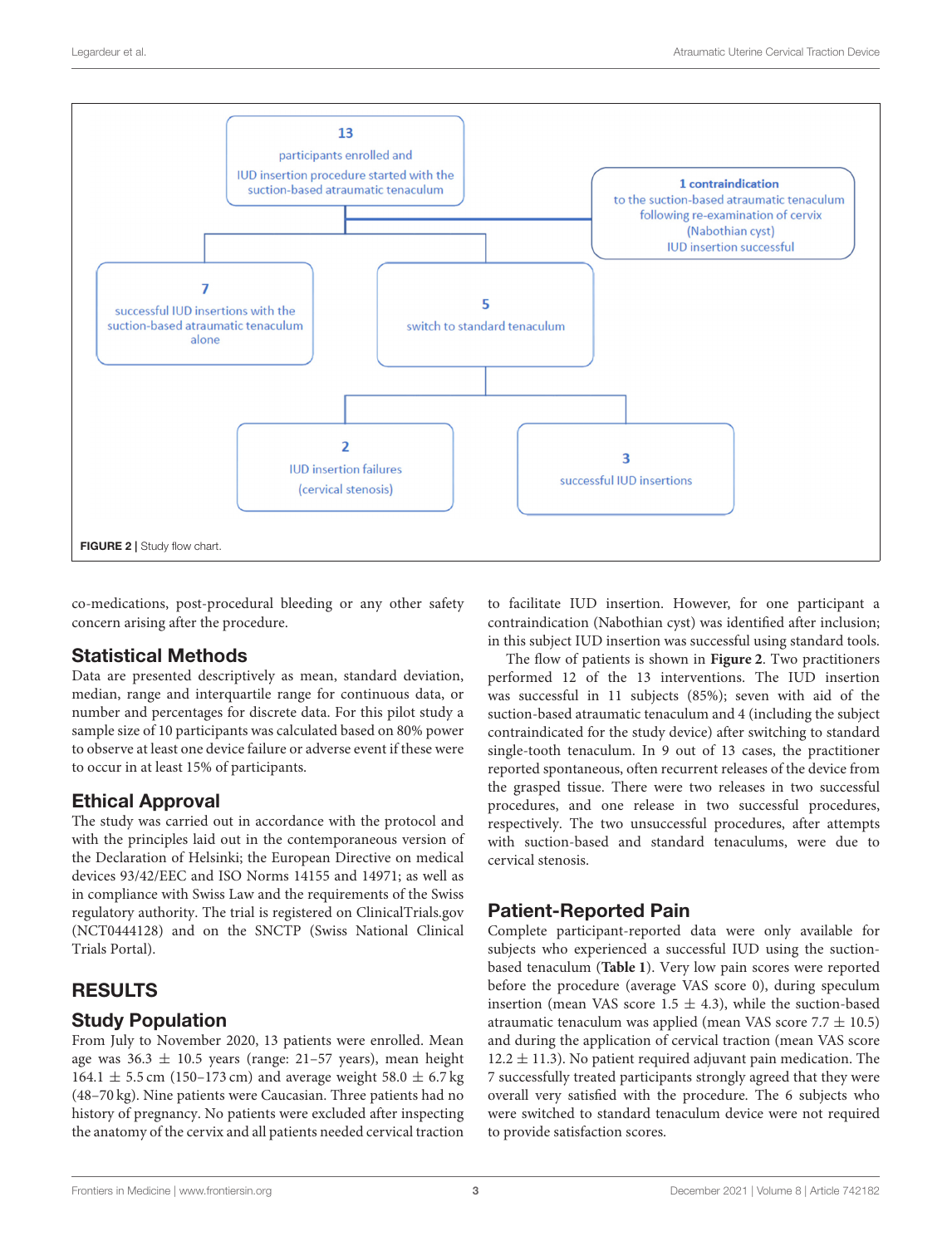<span id="page-3-0"></span>

|  |  |  |  |  | <b>TABLE 1</b>   Participant-reported VAS pain scores at different stages of the procedure. |
|--|--|--|--|--|---------------------------------------------------------------------------------------------|
|--|--|--|--|--|---------------------------------------------------------------------------------------------|

|                   | Pre-procedure | <b>Speculum</b><br>placement | <b>Suction</b><br>application | <b>Cervical traction</b><br>application | <b>IUD</b> insertion | Device release  | Post-speculum<br>removal |
|-------------------|---------------|------------------------------|-------------------------------|-----------------------------------------|----------------------|-----------------|--------------------------|
| n*                | 13            | 13                           | 13.                           | 12                                      | 8                    |                 | 8.                       |
| Mean VAS $\pm$ SD | $0.0 \pm 0.0$ | $1.5 + 4.3$                  | $7.7 + 10.5$                  | $12.2 + 11.3$                           | $27.8 + 22.7$        | $11.4 \pm 20.4$ | $9.8 \pm 16.9$           |
| Median VAS [IQR]  | $0$ [0-0]     | $[0 - 0]$                    | $4[0 - 10]$                   | $9$ [2-23.5]                            | 35 [3.5-47.5]        | $0$ [0-30]      | $2$ [0-10]               |

\*Complete data were only available for participants who experienced a successful procedure.

<span id="page-3-1"></span>**TABLE 2** I Satisfaction scores among operators, according to procedural success with the Carevix device.

| Assessment                                                                              |                                | Agree/strongly agree              | Indifferent                    |                                   | Disagree/strongly disagree     |                                   |
|-----------------------------------------------------------------------------------------|--------------------------------|-----------------------------------|--------------------------------|-----------------------------------|--------------------------------|-----------------------------------|
|                                                                                         | <b>Successful</b><br>procedure | Switched to<br>standard tenaculum | <b>Successful</b><br>procedure | Switched to<br>standard tenaculum | <b>Successful</b><br>procedure | Switched to<br>standard tenaculum |
| The insertion could be performed as<br>planned                                          | 5                              | 0                                 | $\circ$                        |                                   | 2                              | 5                                 |
| The device provides adequate<br>visibility/access of the cervix during<br>the procedure | 6                              | $\mathfrak{D}$                    |                                | 2                                 | 0                              | $\overline{2}$                    |
| felt confident with the grasping<br>quality of the cervix by suction                    | 5                              | 2                                 | $\overline{2}$                 |                                   | 0                              | 3                                 |
| The device facilitates pulling and<br>aligning the cervix with the uterine<br>cavity    | 7                              | $\Omega$                          | $\Omega$                       |                                   | 0                              | 5                                 |
| The overall handling of the device was<br>satisfactory                                  | 6                              | 4                                 |                                | 4                                 | 0                              | $\overline{2}$                    |

During the first 5 days following the intervention, 2 of the 13 participants experienced moderate pain; both had used a standard tenaculum. No patients reported abnormal bleeding after the procedure. No study device-related adverse events were reported.

### Operator Feedback

The practitioners' opinions on the device depended on whether the IUD insertion could be accomplished successfully with the study device alone or whether the operator switched to standard tenaculum (**[Table 2](#page-3-1)**). After the seven successful IUD insertions using the study device, all practitioners agreed or strongly agreed that the device facilitated pulling and alignment. Most (6/7) agreed or strongly agreed that the device provided adequate visibility and that overall handling was satisfactory, and five agreed or strongly agreed that they felt confident with the grasping quality. After the six procedures where a switch to standard tenaculum was necessary, satisfaction scores were substantially lower, although 4/6 operators found overall handling satisfactory and 2/6 felt confident with the grasping quality and/or were satisfied with the visibility. No physician found the device unnecessarily complicated to use. Among other positive characteristics mentioned by operators were the lack of pain, absence of trauma to the cervix and easy maneuverability.

### Safety

A total of 21 devices were used in the 13 subjects. Two devices were used inappropriately (one inappropriate cleaning attempt; one inappropriate locking of the vacuum mechanism) and three were defective (two cases of inability to maintain vacuum and one device with a part detaching from the handle during vacuum generation before employment). Three devices were used as a replacement after failed attempts to grasp the cervix. No defect was associated with an adverse event or any consequence to the study participants. One minor adverse event occurred, due to malfunction of the IUD inserter. The event was not considered related to the investigational device or procedure, and did not have any further consequences for the participant. Using a second IUD, the procedure could be performed successfully without sequelae. No bleeding was associated with use of the study device and only limited ecchymosis <1 cm, in 5 cases.

# **DISCUSSION**

In this pilot assessment of the atraumatic cervical vacuum tenaculum involving three operating physicians and 13 subjects, the device could be successfully and safely applied in the majority of subjects, with no need for adjuvant pain medication. The effectiveness of the device was dependent on the appropriate application of vaccuum. Patient satisfaction with the successfully performed procedures was high, with little or no pain and no use of adjuvant pain medication. Operators were overall satisfied with handling and visibility, and appreciated the lack of pain, absence of trauma to the cervix and maneuverability of the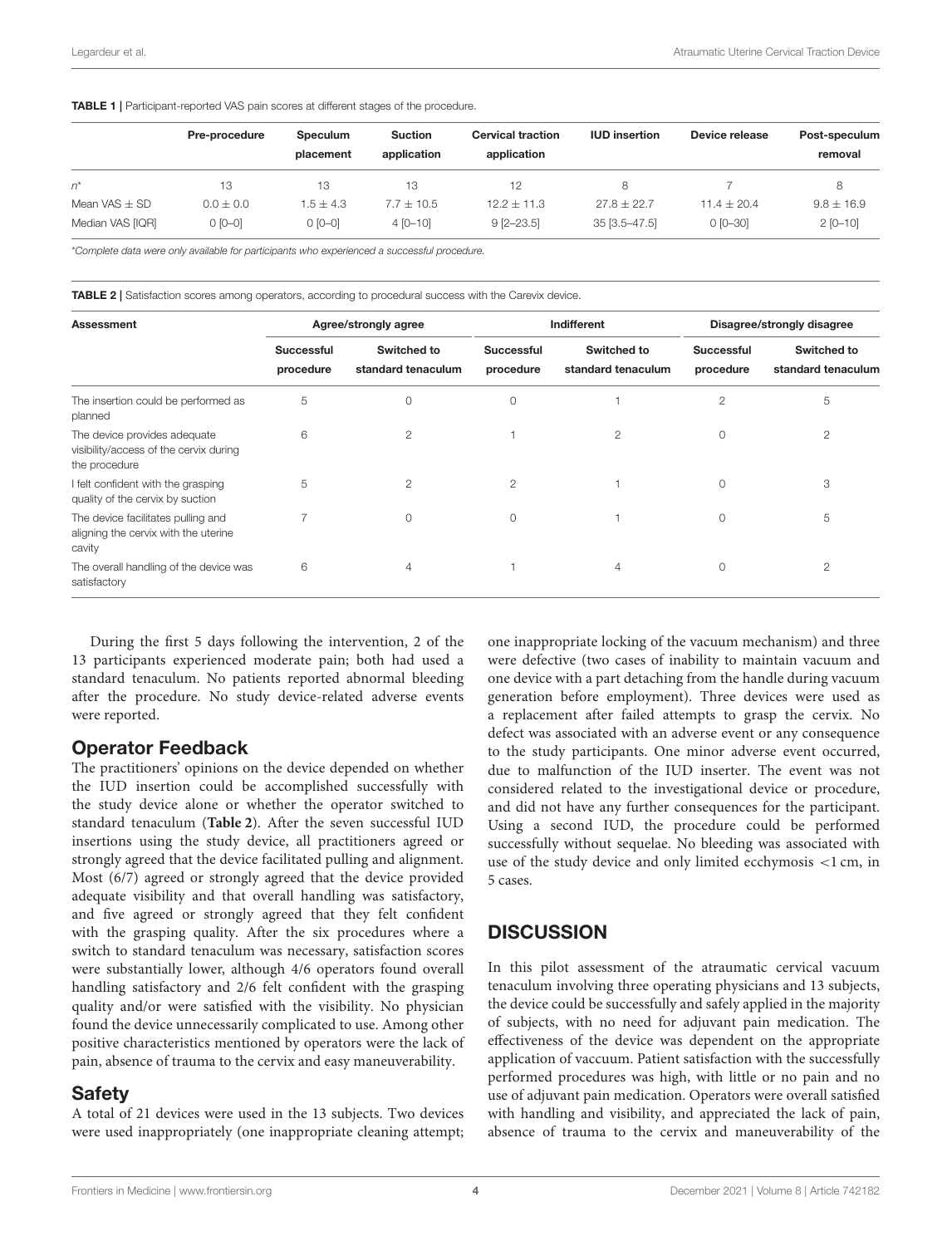device. No cervical bleeding and no trauma occurred during the procedure.

Patient-reported pain scores from successful procedures were favorable, although because pain scores were only provided by successfully treated subjects, we were unable to perform a direct comparison with standard tenaculum procedures. VAS pain scores have recently been reported with the Bioceptive suction cervical retractor [\(12\)](#page-5-10) at procedural stages similar to our assessments. Median VAS scores from the acceptance testing with the Bioceptive device were higher than with the Aspivix device at all stages of the procedure, and the upper quartiles were more severe. Given the small sizes and different designs of these studies only limited conclusions can be drawn, but the possibility of reduced pain with the Aspivix device seems worthy of further study. Less pain during cervix suction and traction would be a desirable outcome of a novel device, as it might reduce contraction and pain during IUD insertion. The pain scores during insertion in the current study were similar or lower than in other published scores [\(3,](#page-5-2) [12\)](#page-5-10) and a direct comparison may be needed to confirm or reject the hypothesis.

The use of the suction-based atraumatic tenaculum is associated with a learning curve. To apply the device successfully, the practitioner needs to push on the cervix to create the vacuum, which is contrary to the usual procedure with a single-tooth tenaculum. There were signs of a learning curve: although procedure times were not formally recorded, the two practitioners performing the majority of the interventions noted that procedure times decreased and device maneuverability increased with experience.

Physical examination of the cervix is important to determine the optimal conditions for use of the suction-based atraumatic device. If the cervix is tilted or cannot be well-exposed with the speculum, the device might not attach firmly and the risk of release might increase. During the current pilot study, all participants were considered eligible for IUD insertion using the study device. Greater familiarity with the device may improve success rates by enabling the identification and focus on the most suitable patients. Also, the operators' experience indicated that a longer interval (up to 10 s) between vacuum deployment and cervix manipulation was associated with lower risk of release. This was not formally studied but a longer time period will be recommended in the updated instruction manual.

The experience reported here also provides guidance to improvements to the study device. The availability of two head sizes might expand the range of anatomies suitable for treatment and increase the efficiency of the procedure. Improvements targeting the spontaneous, often recurrent release of the suctionbased tenaculum would be desirable to increase device adhesion and tensile strength. The application of grease and primer in the device-assembly process needs to be standardized to ensure consistent and reliable vacuum generation. Variations in rod length and position of the vacuum release button might be worth considering as well.

As a pilot study, the current work has a number of limitations. The study population was small. The study was non-randomized, without a control group and only successfully treated patients provided pain scores. No selection of patients based on physical examination was performed and the most suitable patients need to be identified. It can be expected that some of the subjects would have been excluded after examination if physicians had benefited from greater experience with the study device. Generalizability is further limited since cervix size <26 mm was an exclusion criterion, as the investigational device was only available in one size at the time of the study. Furthermore, two practitioners performed all except one of the procedures and the generalizability of the physician assessments may be limited.

# **CONCLUSION**

This pilot study indicates that the suction-based atraumatic tenaculum is an effective and safe alternative to standard singletooth tenaculum, with favorable patient-reported pain scores and satisfaction after successful procedures. There is some scope for design improvement of the device and further clinical experience would enable characterization of the most suitable target population. A follow-up study is ongoing, comparing the second-generation device with standard single-tooth tenaculum, taking into account an IUD failure rate of about 15%, as indicated in the pilot study.

# DATA AVAILABILITY STATEMENT

The original contributions presented in the study are included in the article/**[Supplementary Material](#page-4-0)**, further inquiries can be directed to the corresponding author/s.

# ETHICS STATEMENT

The studies involving human participants were reviewed and approved by Swissmedic. The patients/participants provided their written informed consent to participate in this study.

# AUTHOR CONTRIBUTIONS

HL drafted the manuscript. GM-F, MJ-G, and PM provided constructive input and approved the manuscript. All authors participated in study design, conduct and analysis.

# FUNDING

The study was sponsored by ASPIVIX SA. The sponsor provided study devices and compensated the University Hospital for each patient included in the study.

# SUPPLEMENTARY MATERIAL

<span id="page-4-0"></span>The Supplementary Material for this article can be found [online at: https://www.frontiersin.org/articles/10.3389/fmed.](https://www.frontiersin.org/articles/10.3389/fmed.2021.742182/full#supplementary-material) 2021.742182/full#supplementary-material